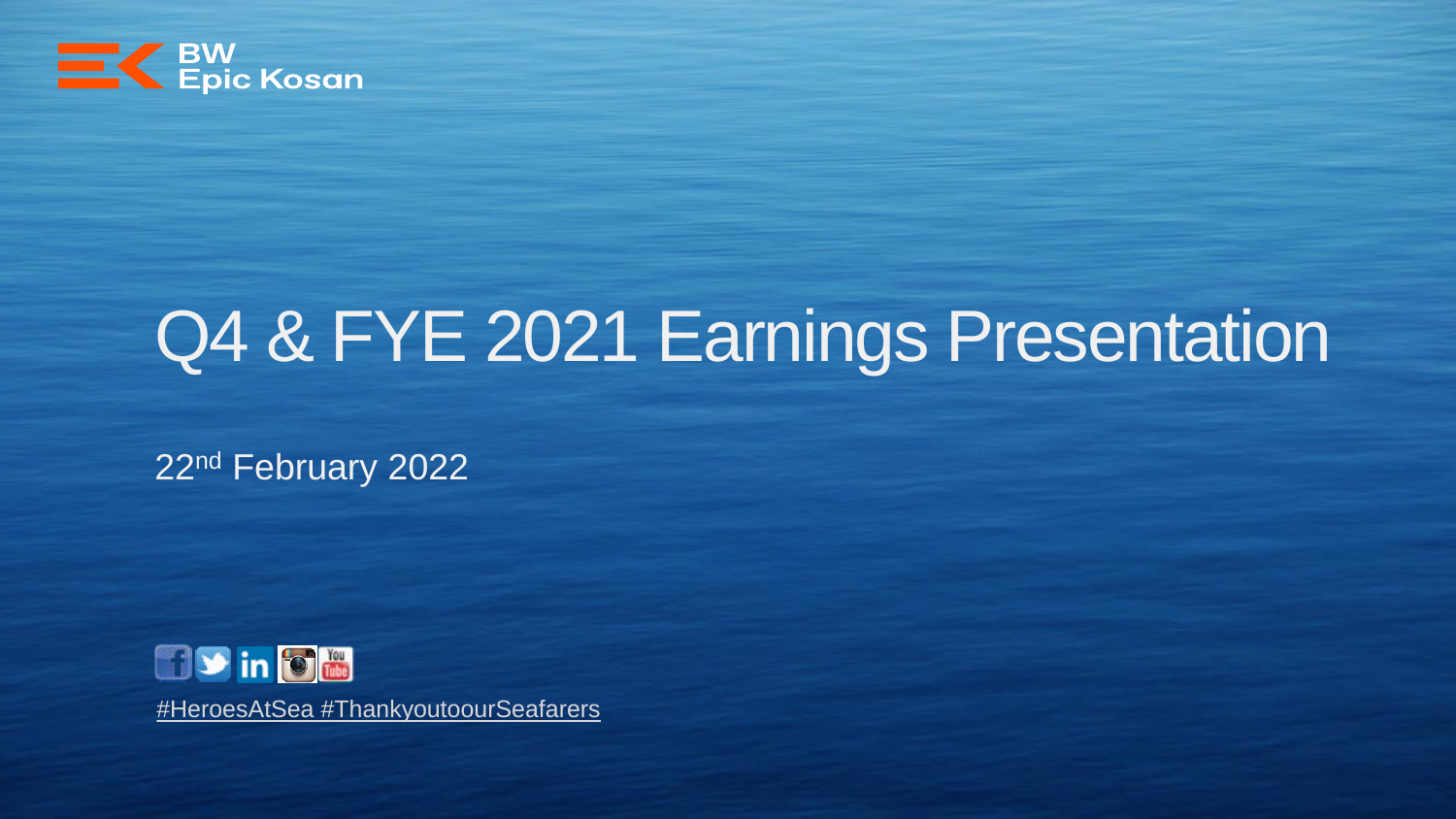

#### **Disclaimer**

This Presentation (hereinafter collectively referred to as the "Presentation") has been produced by BW Epic Kosan (the "Company", or "BWEK") for information purposes only.

This Presentation contains information obtained from third parties. As far as the Company is aware and able to ascertain from the information published by that third party, no facts have been omitted that would render the reproduced information inaccurate or misleading. To the best of the knowledge of the Company, the information contained in this Presentation is in all material respects in accordance with the facts as of the date hereof. However, no independent verifications have been made and no representation or warranty (express or implied) is made as to, and no reliance should be placed on, any information, including projections, estimates, targets and opinions, contained herein, and no liability whatsoever is accepted as to any errors, omissions or misstatements contained herein, and, accordingly, none of the Company or any of its parent or subsidiary undertakings or any such person's officers or employees accepts any liability whatsoever arising directly or indirectly from the use of this document.

This Presentation contains certain forward-looking statements relating to the business, financial performance and results of the Company and/or the industry in which it operates. Forward-looking statements concern future circumstances and results and other statements that are not historical facts, sometimes identified by the words "believes", "expects", "predicts", "intends", "projects", "plans", "estimates", "aims", "foresees", "anticipates", "targets", and similar expressions. The forward-looking statements contained in this Presentation, including assumptions, opinions and views of the Company or cited from third party sources are solely opinions and forecasts which are subject to risks, uncertainties and other factors that may cause actual events to differ materially from any anticipated development. None of the Company or any of its parent or subsidiary undertakings or any such person's officers or employees provides any assurance that the assumptions underlying such forward-looking statements are free from errors nor does any of them accept any responsibility for the future accuracy of the opinions expressed in this Presentation or the actual occurrence of the forecasted developments. The Company assumes no obligation, except as required by law, to update any forward-looking statements or to conform these forward-looking statements to our actual results.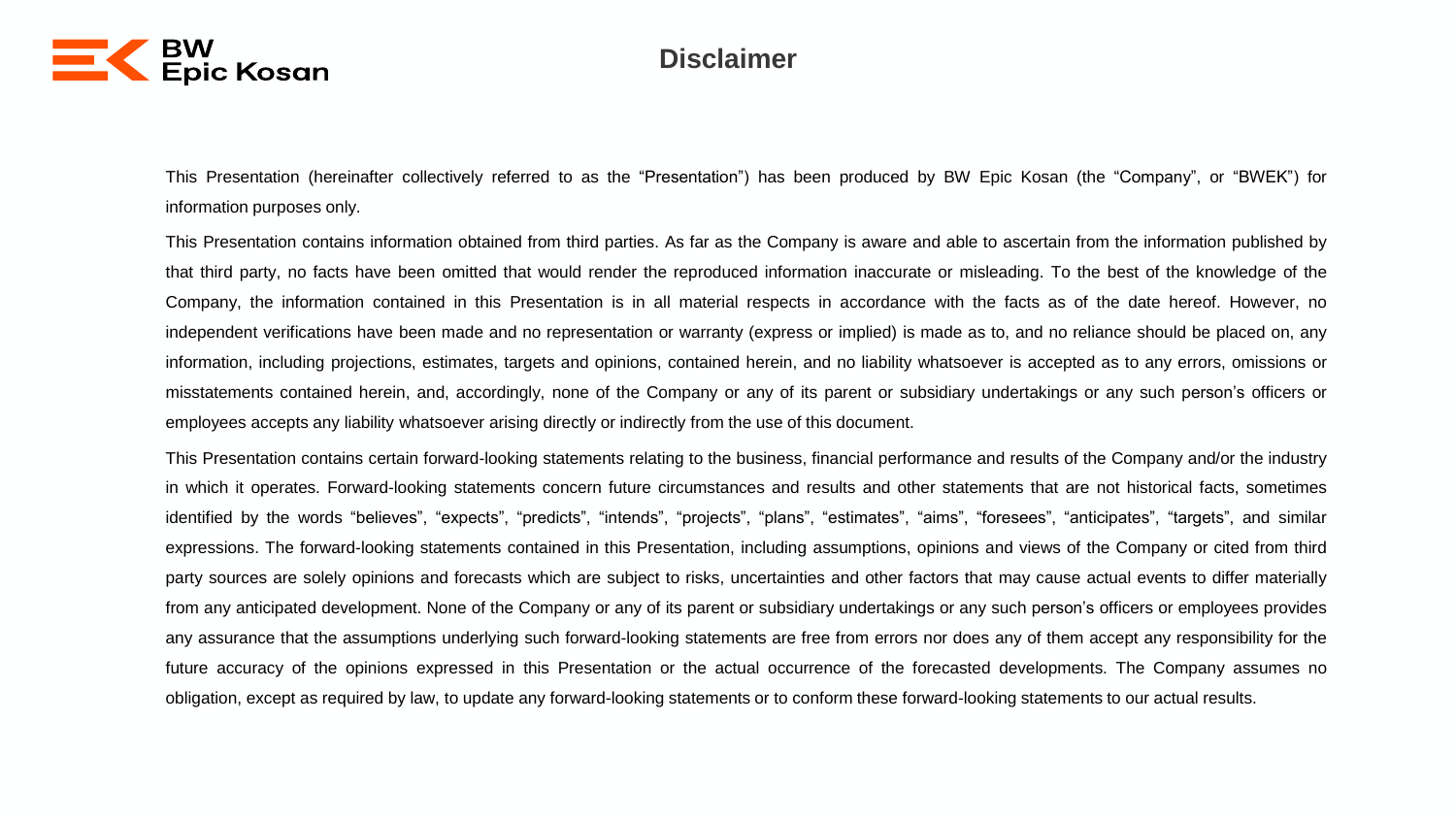### **Q4 & FYE 2021 Highlights – Growth & Resilience in a disrupted market**

| Financial Highlights (US\$)            | Q4 2021   | Q4 2020 | Q421 vs Q420 (%) | FY 2021  | FY 2020  | FY21 vs FY20 (%) |
|----------------------------------------|-----------|---------|------------------|----------|----------|------------------|
| Revenue                                | \$95.5m   | \$44.2m | $+116.1%$        | \$329.1m | \$183.2m | +79.6%           |
| <b>EBITDA</b>                          | \$25.6m   | \$14.3m | +79.0%           | \$92.7m  | \$58.5m  | $+58.5%$         |
| Net Profit before non-recurring items  | \$5.0m    | \$3.1m  | $+61.3%$         | \$19.2m  | \$10.9m  | $+76.1%$         |
| Net Profit                             | $$-13.7m$ | \$1.7m  | -905.9%          | \$0.4m   | \$5.9m   | $-93.2%$         |
| EPS before non-recurring items         | \$0.03\$  | \$0.03  | $+0.0%$          | \$0.13   | \$0.10   | +30.0%           |
| EPS                                    | $$-0.09$  | \$0.02  | -550%            | \$0.00   | \$0.06   | $-94.6%$         |
| <b>Key Indicators</b>                  |           |         |                  |          |          |                  |
| <b>TCE/Calendar Day</b>                | \$11,337  | \$9,823 | $+15.4%$         | \$11,126 | \$10,053 | $+10.7%$         |
| Total Opex/day                         | \$5,415   | \$4,007 | $+35.1%$         | \$4,975  | \$4,276  | $+16.3%$         |
| Total G&A/day                          | \$1,020   | \$1,098 | $-7.1%$          | \$1,113  | \$1,048  | $+6.2%$          |
| Calendar Days (owned/chartered-in)     | 6,354     | 3,915   | $+62.3%$         | 23,375   | 15,948   | +46.6%           |
| Fleet operational utilisation          | 92.7%     | 94.2%   | $-1.6%$          | 91.7%    | 93.6%    | $-2.0%$          |
| LTIF (Lost-Time Injury Frequency Rate) | 0.44      | 0.00    |                  | 0.82     | 0.16     |                  |
| A.E.R. / Carbon Intensity              | 23.75     | 22.09   | $+7.5%$          | 23.00    | 22.60    | $+1.8%$          |

■ FY2021 Net Profit of \$19.2 million before an \$18.7 million non-cash impairment/loss on sale of vessels, leading to \$0.4 million final result

- **EBITDA of \$92.7 million**
- ROE 4.6% / ROCE 4.5% (before impairment).
- Cash of \$58 million.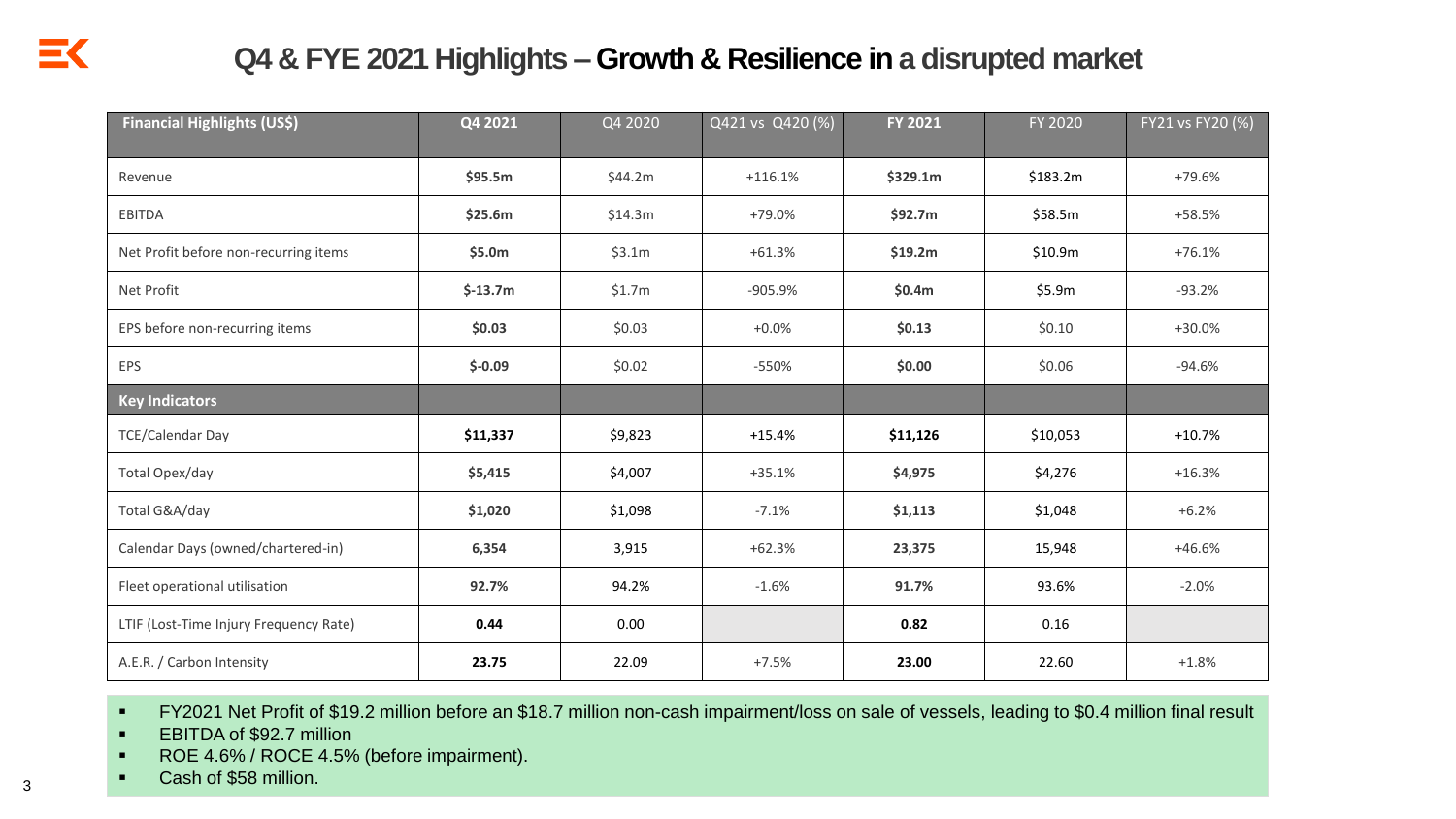#### **Strong Operating Model**

- World leader for shipping pressurised and semi-refrigerated gases with 78 vessels in the fleet - key to the global supply chain for cleaner energy.
- Flexibility and Capability Pressurised, Semi-refrigerated and Ethylene capable vessels
- BW Epic Kosan ['BWEK'](https://live.euronext.com/en/product/equities/SGXZ80461361-MERK) is listed on the Euronext Growth market, Oslo Børs.
- Headquartered in Singapore with offices in Copenhagen, Manila, London and Tokyo.
- A combined fleet of 78 vessels, whereof 58 owned vessels. Strong balance sheet of US\$1bn, and low leverage.
- Commercial, technical, crewing and newbuild management performed in-house to ensure safe and efficient operation.
- The scale to manage our response to climate change sustainability, decarbonisation and future fuels.
- Experienced with high-intensity short-sea/coastal trades as well as long-haul transportation

Aiming for "**Goal Zero**" (**Zero Harm**) Safety in all our Operations

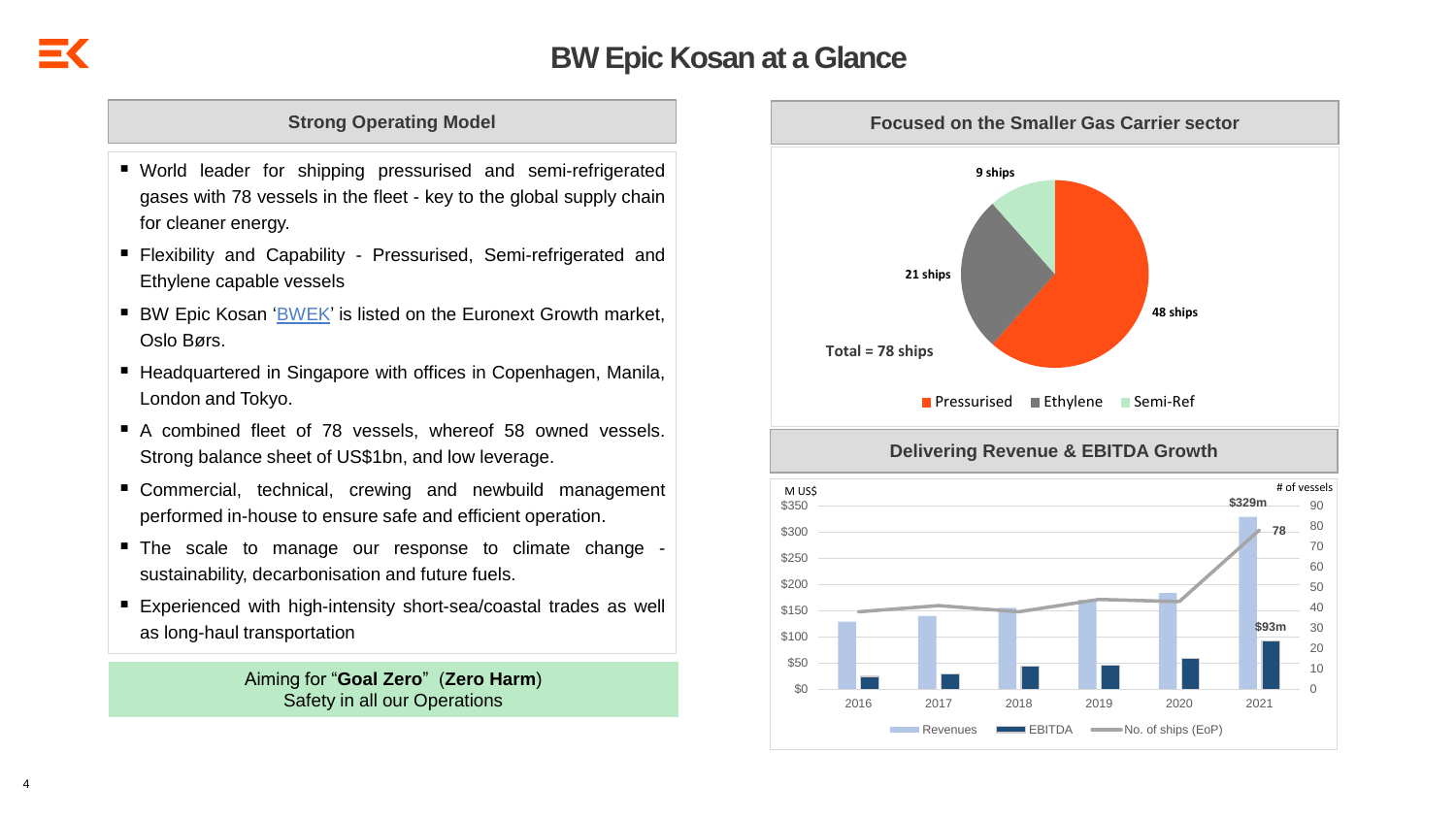### **Low Newbuild Vessel Supply**



- 1 x 3,500cbm and 1 x 5,000cbm LPG dual fuel SGC (pressurised) delivered during Q4 2021. FYE net fleet capacity growth of 0.3%
- 11/10/4 newbuild SGCs to be delivered in 2022/23/24 representing a 1.9%/2.4%/0.8% increase in existing fleet cubic capacity.
- Increasing focus on dual fuel 5/5 newbuild SGCs will be LPG/LNG dual fuel, respectively.
- A scrapping pool of 22 x SGCs aged 30 years and over, with average annualised % scrapping in the SGC fleet over past 5 years of 2.0%.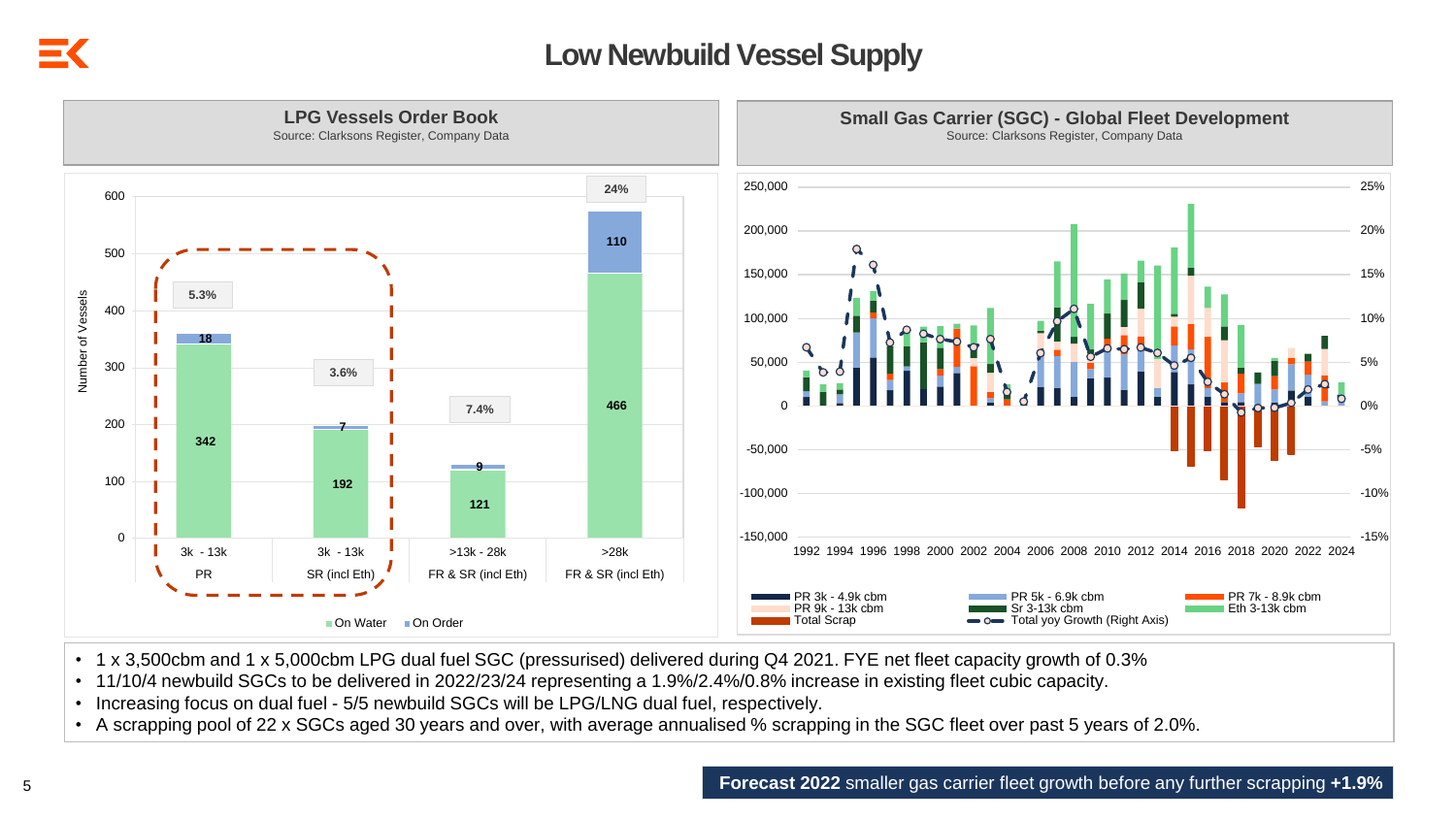## **Global Demand**



#### Summary:

- Global LPG / Olefins Seaborne trade expected to increase by 3.8% / 3.9% to 114.8 / 15.8 million tonnes in 2022.
- Asia's lead importers of LPG increased demand by 8.6% year on year during the 4<sup>th</sup> quarter, driven by Chinese Petchem and Indian ResCom demand.
- US-China trade 8.3 million tonnes, approx. +70% yoy, primary growth driver in 2022.
- Rising prices of propylene and butadiene in the West provided a market for Asian tonnes, which benefited both small and large sized ships.
- Overall demand growth expected to exceed modest fleet growth.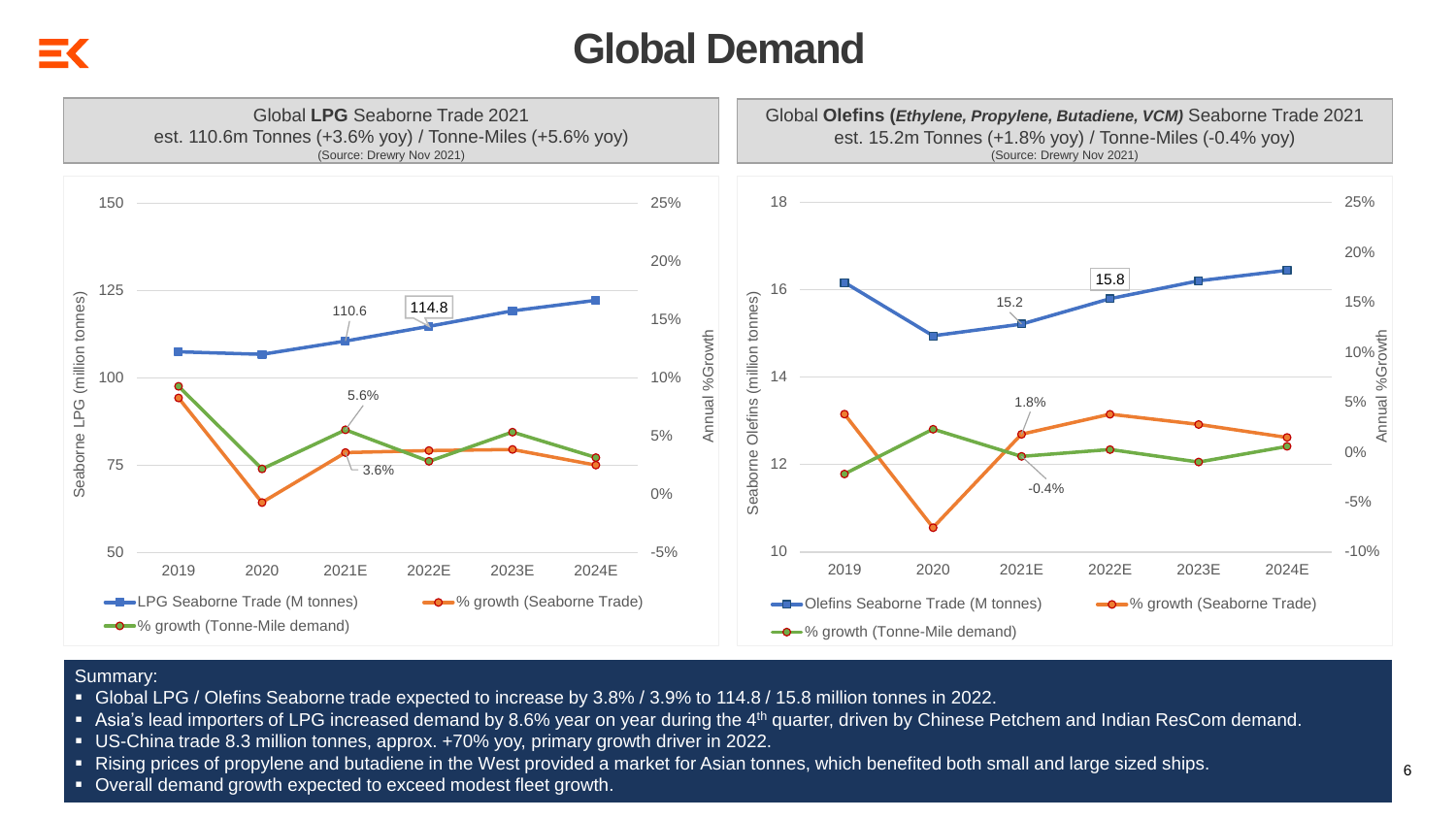### **Smaller Gas Carriers US LPG Exports & Selected Asian LPG & Petchem Imports**



#### China Olefins Imports (Source: China Customs Data)

| (Tonnes)         |         | 2020      | 2021    |         |         |         |           |                   |          |  |  |  |
|------------------|---------|-----------|---------|---------|---------|---------|-----------|-------------------|----------|--|--|--|
|                  | Q4      | FY        | Q1      | Q2      | Q3      | Q4      | FY        | Q4 % qoq FY % yoy |          |  |  |  |
| Propylene        | 635.869 | 2.506.954 | 630.103 | 615.047 | 587.897 | 661.317 | 2.494.364 | 4.0%              | $-0.5%$  |  |  |  |
| Ethylene         | 480.876 | 1.977.799 | 552,250 | 491.828 | 469.674 | 553.995 | 2.067.747 | 15.2%             | 4.5%     |  |  |  |
| VCM              | 206.175 | 955.107   | 269.272 | 248.222 | 253.925 | 196.882 | 968.301   | $-4.5%$           | 1.4%     |  |  |  |
| <b>Butadiene</b> | 49.314  | 455,262   | 97,522  | 48.494  | 35,781  | 66.224  | 248.021   | 34.3%             | $-45.5%$ |  |  |  |

Asia (selected countries) LPG Imports - Small Gas Carriers (Source: Kpler)



- Summary:
- US LPG Small Gas Carriers Exports qoq / yoy -4.9% / +17.3%.
- Positive Bangladesh LPG Imports qoq / yoy +8% / +16%.
- Philippines SGC LPG imports healthy / Vietnam declining in 2021.
- **EXTENCIEE** Heightened Covid-19 measures and power outages in China disrupted schedules.

■Bangladesh ■Philippines ■Sri Lanka ■Thailand ■Vietnam

▪ New PDH plants in Asia will increase the availability of propylene and a source for long haul export tonnes.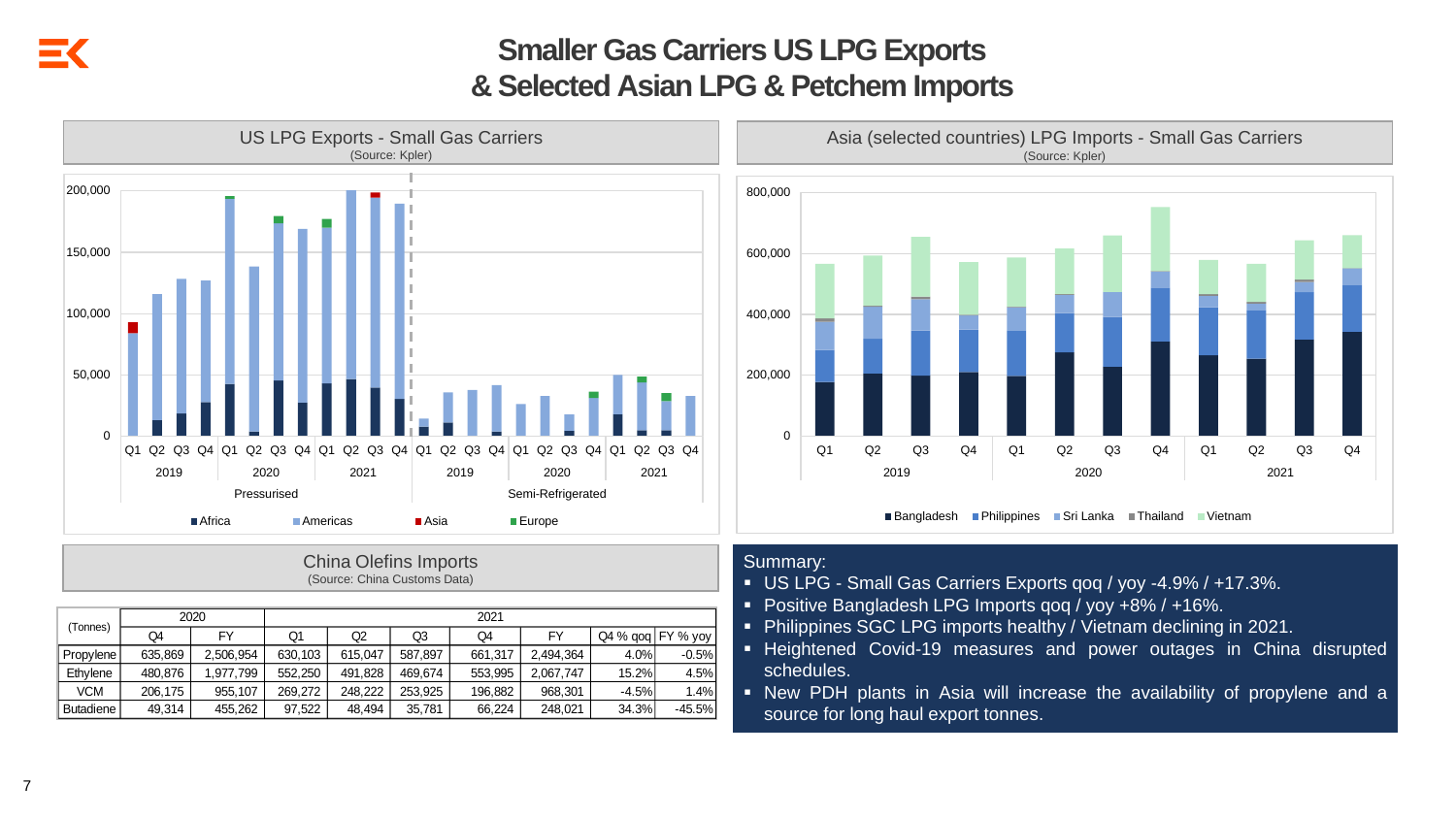### **Longer Term Market History - 12 Month Time Charter Market (USD/day)**

| <b>Sector</b> (Grey Background = our Core) | Q4 2021<br><b>Market</b> | <b>Trend</b> | <b>10 Year Historical</b><br><b>Market Average</b> |  |  |
|--------------------------------------------|--------------------------|--------------|----------------------------------------------------|--|--|
| Sr 20,500cbm                               | \$21,069                 |              | \$23,321                                           |  |  |
| (Clarksons)                                |                          |              |                                                    |  |  |
| <b>Eth 8,250cbm</b>                        |                          |              |                                                    |  |  |
| (Clarksons)                                | \$15,124                 |              | \$16,368                                           |  |  |
| Pr 11,000cbm*                              | \$13,462                 |              | \$14,204                                           |  |  |
| (Grieg, BWEK, Braemar)                     |                          |              |                                                    |  |  |
| Pr 7,500cbm                                | \$11,014                 |              |                                                    |  |  |
| (Grieg, Gibson, BRS)                       |                          |              | \$11,188                                           |  |  |
| Pr 5,000cbm                                |                          |              |                                                    |  |  |
| (Steem 1960)                               | \$9,253                  |              | \$8,858                                            |  |  |
| Pr 3,500cbm                                |                          |              |                                                    |  |  |
| (Steem 1960)                               | \$7,541                  |              | \$7,327                                            |  |  |

**\*10 Year Average is derived with 7,500cbm differential due to lack of data for 11,000cbm pre-Nov 2014**

**<https://bwek.com/investor-relations/reports-and-presentations/monthly-market-assessments>**

- All sectors are recovering from longer term market lows, and core remain below long term average. **Supply/demand fundamentals support further improvement.**
- Average BWEK Q4 2021 TCE of \$11,337 per day ( $\uparrow$  5%) below long term market average of over \$11,900 per day.
- Due to our scale (over 22,000 days) \$500 per day increase across our full fleet is equivalent to \$11m increased revenue/ebitda/P&L per annum.
- To follow our market 'live' every month see our [website](https://bwek.com/investor-relations/reports-and-presentations/monthly-market-assessments)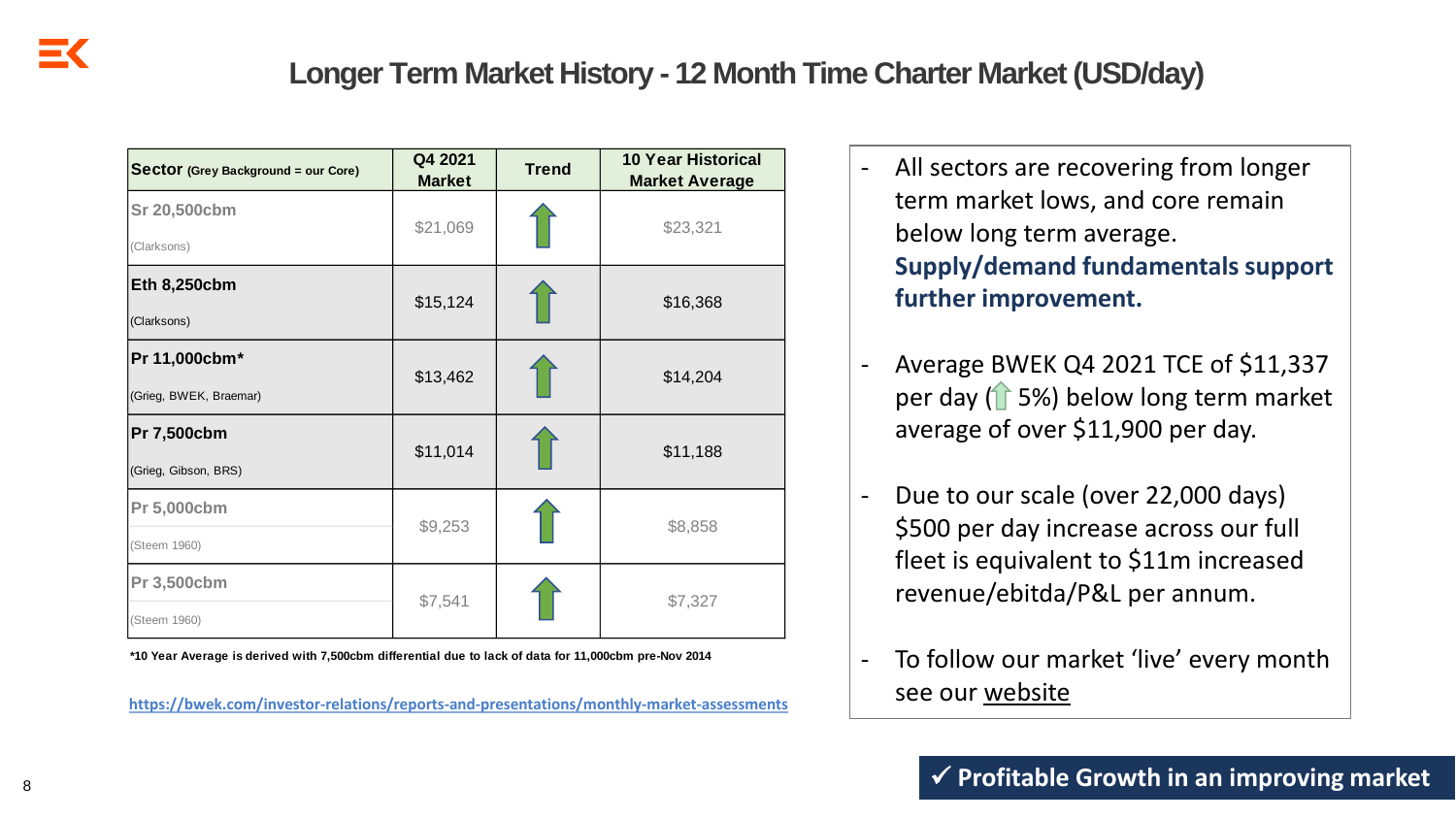# **Geographical and Commodity Diversity**

**Provides optionality and earnings stability**

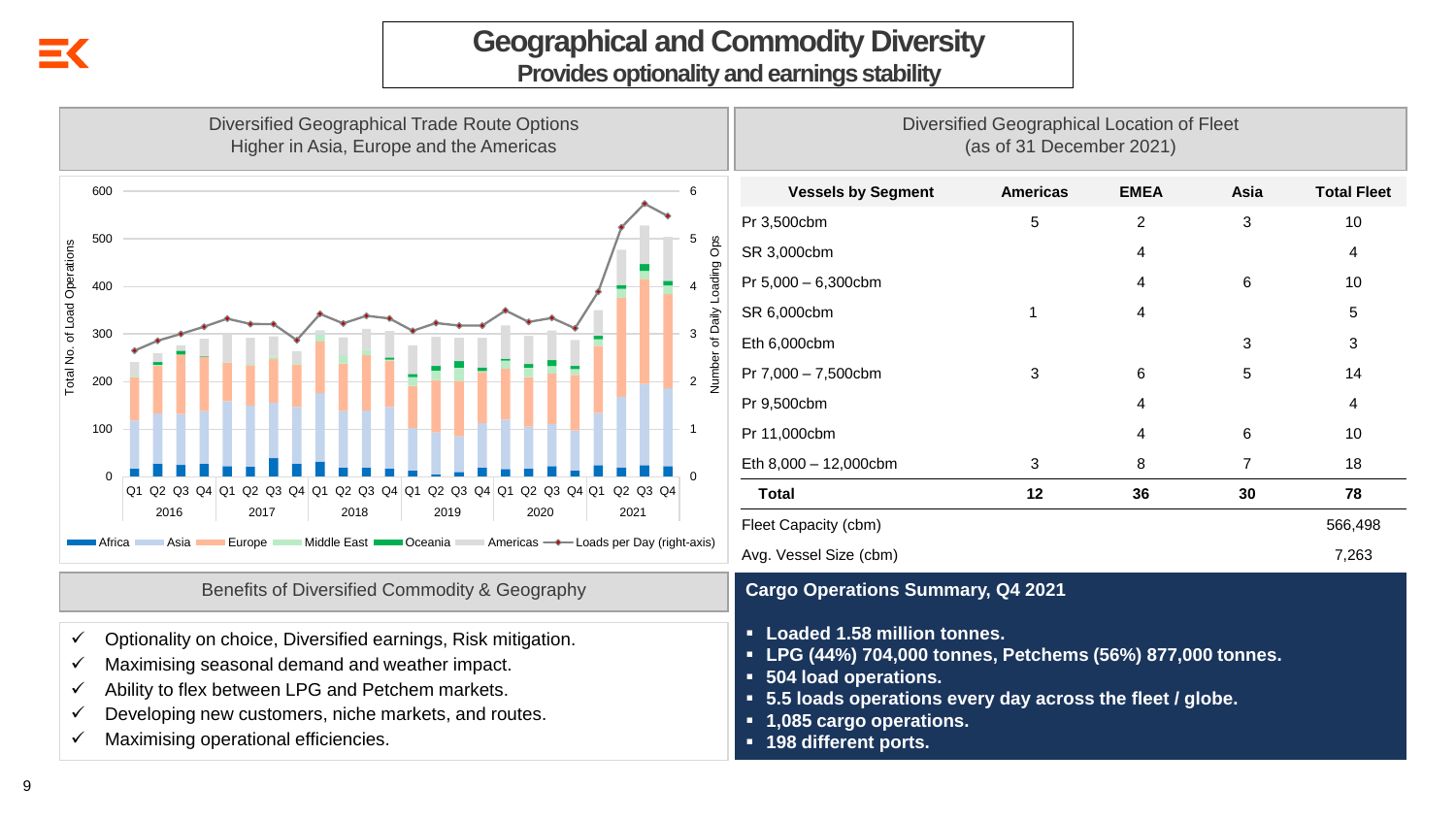### **LPG break bulk and** *at sea* **fueling trade**

**BW Epic Kosan are an Integral Part of the Global Seaborne LPG Supply Chain**

BW Epic Kosan Fleet Ship to Ship (STS) Operations by Region



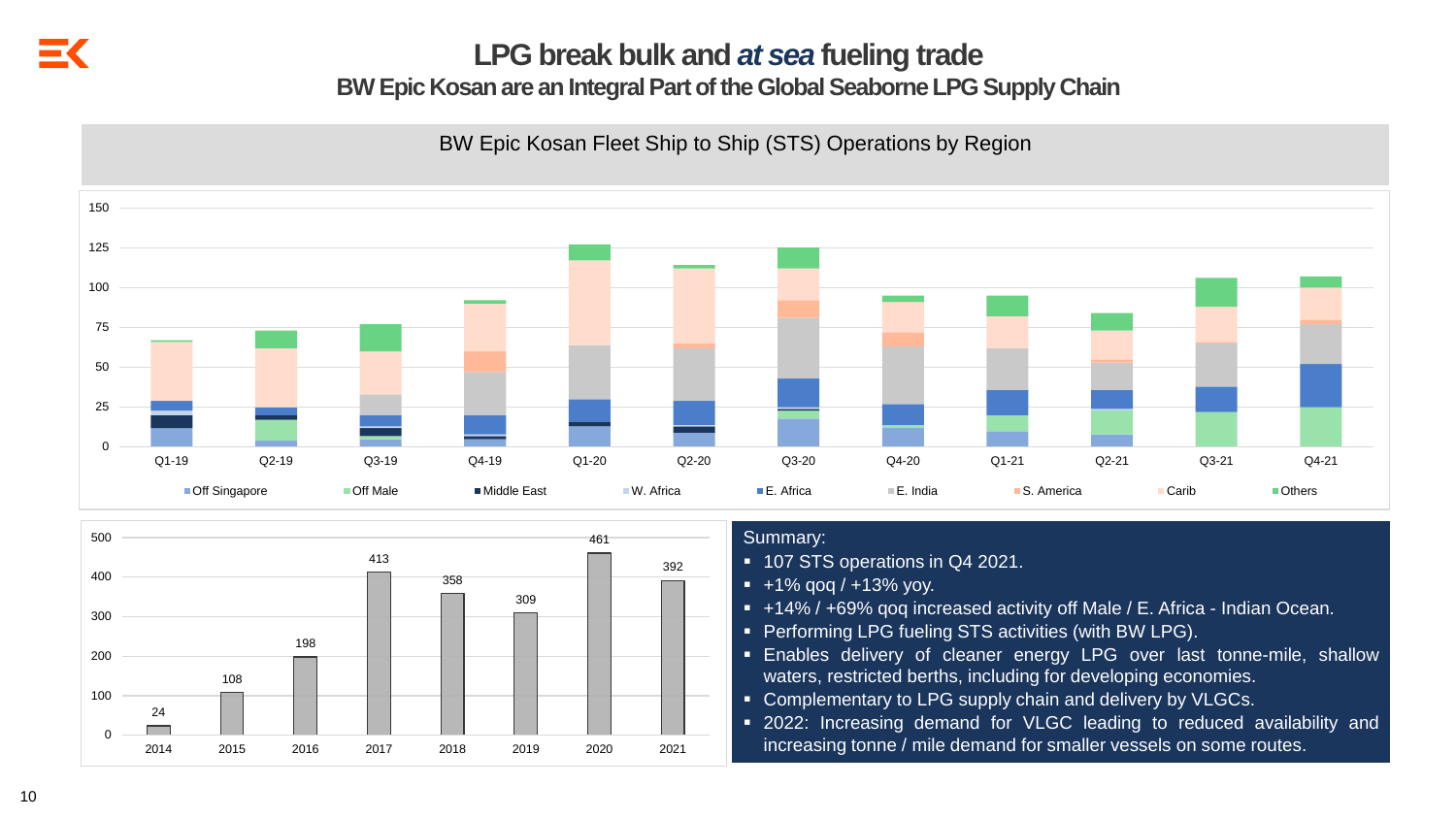### **Operating Metrics**

|                                         | <b>Three Month Period</b> |          | <b>Twelve Month Period</b> |          |  |  |
|-----------------------------------------|---------------------------|----------|----------------------------|----------|--|--|
|                                         | Ended December 31,        |          | Ended December 31,         |          |  |  |
| <b>OPERATING METRICS</b>                | 2021<br>2020              |          | 2021                       | 2020     |  |  |
|                                         |                           |          |                            |          |  |  |
| Average number of vessels in period (1) | 69.2                      | 42.6     | 64.1                       | 43.6     |  |  |
| Number of vessels as of period end      | 70                        | 43       | 70                         | 43       |  |  |
| Fleet capacity at period end (cbm)      | 500,341                   | 317,700  | 500,341                    | 317,700  |  |  |
| Gas fleet average size as of period end | 7,148                     | 7,388    | 7,148                      | 7,388    |  |  |
| Fleet calendar days                     | 6,354                     | 3,915    | 23,375                     | 15,948   |  |  |
| Time charter days                       | 4,028                     | 2,655    | 14,413                     | 11,282   |  |  |
| Spot market days                        | 1,489                     | 986      | 5,427                      | 3,658    |  |  |
| COA days (relets excluded)              | 523                       | 123      | 2,439                      | 504      |  |  |
| Voyage days (2)                         | 6,040                     | 3,764    | 22,279                     | 15,444   |  |  |
| Fleet utilisation (3)                   | 95.1%                     | 96.1%    | 95.3%                      | 96.8%    |  |  |
| Fleet operational utilisation (4)       | 92.7%                     | 94.2%    | 91.7%                      | 93.6%    |  |  |
| Time charter equivalent earnings        |                           |          |                            |          |  |  |
| Per Calendar Day                        | \$11,337                  | \$9,823  | \$11,126                   | \$10,053 |  |  |
| Per Voyage Day                          | \$11,925                  | \$10,218 | \$11,673                   | \$10,380 |  |  |
| Operating expenses per Calendar Day (5) | \$5,415                   | \$4,007  | \$4,975                    | \$4,276  |  |  |



2) Calendar days net of off-hire days associated with major repairs, dry dockings or special or intermediate surveys.

3) Calculated by dividing voyage days by fleet calendar days.

4) Calculated by dividing voyage days, excluding commercially idle days, by fleet calendar days.



#### Highlights:

- BW Epic Kosan has a loyal, consistent client base and focuses on meeting customer needs, with flexibility between time charter, voyage charter, contract of affreightment ('COA') and spot contracts – with 2021 seeing increasing COA revenue days.
- Increase in OPEX is driven primarily by addition of higher cost semi-refrigerated and ethylene capable vessels, with the higher costs offset by the higher revenue for these vessel types.
- Maintenance is conducted as efficiently as possible, with minimal idle days however the impact of Covid-19 created incremental costs and time to ensure crew changes requirements are met, and in delivery of spares and dry docking during the period.

<sup>5)</sup> TC-in vessel excluded.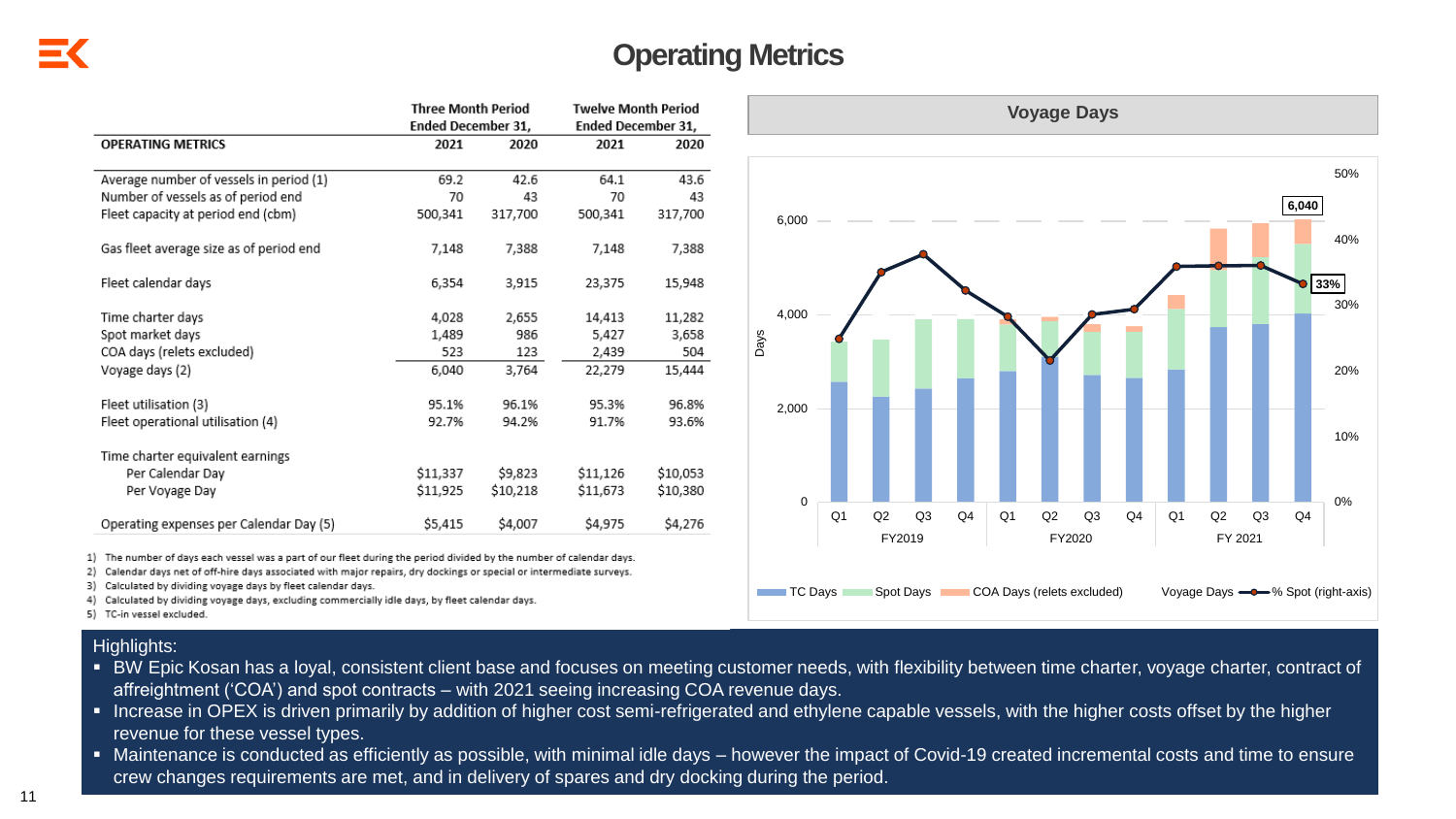#### **Key Financials Income Statement and Cash Flow Q4 2021**

| <b>Income Statement</b><br>All amounts in \$ millions                    | Q4 2021 | Q4 2020 | FY2021   | <b>FY2020</b> |
|--------------------------------------------------------------------------|---------|---------|----------|---------------|
|                                                                          |         |         |          |               |
| <b>TCE Income</b>                                                        | 72.0    | 38.5    | 260.1    | 160.3         |
| Other Income/(expenses)                                                  | 0.8     | 0.3     | 3.2      | 1.4           |
| Address commissions                                                      | $-1.7$  | $-0.8$  | $-6.3$   | $-3.5$        |
| Charter in costs                                                         | $-6.2$  | $-4.1$  | $-23.9$  | $-17.7$       |
| Vessel operating expenses                                                | $-32.0$ | $-15.2$ | $-111.7$ | $-65.3$       |
| General and administrative expenses                                      | $-7.2$  | $-4.3$  | $-28.7$  | $-16.7$       |
| <b>EBITDA</b>                                                            | 25.6    | 14.3    | 92.7     | 58.5          |
| Depreciation and amortization<br>Impairment loss, Gain/(Loss) on sale of | $-15.4$ | $-7.7$  | $-54.0$  | $-32.0$       |
| vessels                                                                  | $-18.7$ | $-1.5$  | $-18.7$  | $-5.0$        |
| Provision for bad debts & claims                                         | 0.0     | 0.0     | 0.0      | $-0.4$        |
| <b>EBIT</b>                                                              | $-8.4$  | 5.1     | 19.9     | 21.1          |
| Finance Expense - Net                                                    | $-4.8$  | $-3.4$  | $-18.5$  | $-15.0$       |
| Profit and Loss before income taxes                                      | $-13.3$ | 1.7     | 1.4      | 6.1           |
| Income tax expense                                                       | $-0.4$  | 0.0     | $-1.0$   | $-0.2$        |
| Net Profit/(Loss) after tax                                              | $-13.7$ | 1.7     | 0.4      | 5.9           |
| Other Comprehensive Income/(Loss)                                        | 2.6     | 1.1     | 6.2      | $-5.9$        |
| <b>Total Comprehensive Income/(Loss)</b>                                 | $-11.1$ | 2.8     | 6.7      | 0.1           |

(1) From time to time, the Company enters into derivative contracts in the form of interest rate swaps to mitigate the risk of interest rate fluctuations. These derivatives are used to hedge the Company's borrowings. The unrealised mark to market gains or losses on these instruments are recognized under "Other Comprehensive Income / (Loss)".

| <b>Statement of Cashflows</b>                          | <b>Twelve Month Period Ended</b> |             |
|--------------------------------------------------------|----------------------------------|-------------|
| All amounts in \$ millions                             | 31 Dec 2021                      | 31 Dec 2020 |
| Cash from operating activities                         | 76.2                             | 40.0        |
| Cash from investing activities                         | $-194.9$                         | $-6.6$      |
| Cash from financing activities                         | 113.5                            | $-27.9$     |
| Net Increase in cash and cash equivalents              | $-5.1$                           | 5.5         |
| Cash and cash equivalents at the beginning of the year | 46.9                             | 41.4        |
| Cash and cash equivalents at end of the period         |                                  |             |
| (excl. restricted cash)                                | 41.8                             | 46.9        |



#### Highlights:

- Increased fleet capacity combined with effective cost management led to increased EBITDA by 59% Year on Year.
- FY2021 Net Profit of \$19.2 million before non-cash impairment charge and loss on sale of vessels, \$0.4 million after impairment/loss on sale of vessels.
- ROE 4.6%, before non-recurring event.
- Change from US GAAP to IFRS wef 1 January 2022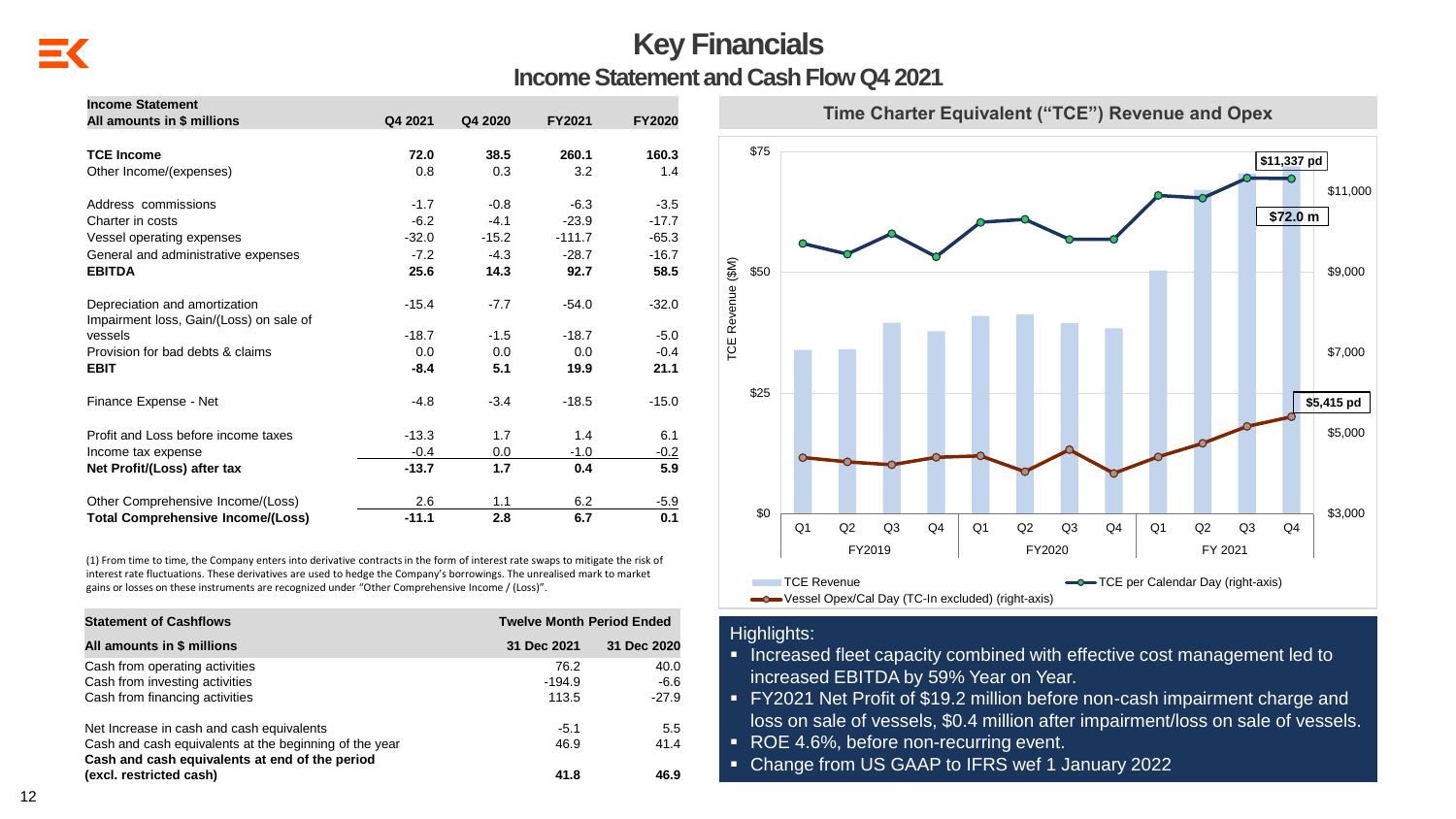| <b>Key Financials</b>                 |
|---------------------------------------|
| <b>Balance Sheet 31 December 2021</b> |

| All amounts in \$ millions          | 31-Dec-21         | 31-Dec-20             |
|-------------------------------------|-------------------|-----------------------|
|                                     |                   |                       |
| Cash                                | 58.0              | 55.5                  |
| <b>Other current Assets</b>         | 66.0              | 28.5                  |
| Vessels                             | 858.6             | 566.2                 |
| Right-of-use Assets                 | 22.4              | 25.8                  |
| Other non-current Assets            | 0.7               | 1.4                   |
| <b>Total Assets</b>                 | 1005.7            | 677.5                 |
| <b>Current Liabilities</b>          | 131.1             | 74.6                  |
| <b>Non-current Liabilities</b>      | 419.3             | 307.3                 |
| <b>Total Shareholders' Equity</b>   | 455.3             | 295.5                 |
| <b>Total Liabilities and Equity</b> | 1005.7            | 677.5                 |
| <b>Debt Maturities (in MUS\$)</b>   |                   |                       |
|                                     |                   |                       |
| 150                                 |                   |                       |
|                                     |                   |                       |
| 100                                 | <u>g</u>          |                       |
|                                     | 64                |                       |
| 50<br>99                            |                   |                       |
| 17<br>-7<br>$\mathbf 0$             | 29<br>-9          | $\mathcal{P}$<br>$-5$ |
| 2022<br>2023<br>2024<br>2025        | 2026<br>2027      | 2028<br>2029          |
| $\blacksquare$ BNP/DSF              | ABN/CA/SC/SEB/Iyo |                       |

- **Book value** of vessels of \$859 million, below latest broker FMV estimates
- **Healthy Cash position** \$58 million
- **Annual Dividend Policy instigated May-2021**
- **Strong relationships with key ship finance banks**  Bank debt and Finance leases: \$471.6 million No major loan expiry until 2024 Net leverage of 48%

### ▪ **Capped Interest rate exposure**

\$285m (=76% of bank debt) hedged via interest rate swaps at a weighted average rate of 1.135%.

#### ▪ **Purchase of vessels**

Acquisition of a 9,000 cbm ethylene capable carrier (2008 built) completed. The consideration was settled partly in cash (for which the Company has drawn down equivalent debt financing) and partly by issuance of 3,444,805 shares in the Company.

Exercise of purchase option of an 11,000cbm pressurised vessel (2017 built), delivery completed. The vessel has been on bareboat charter-in since February 2017. 56% of the acquisition cost were financed with debt, with the balance paid from cash.

Nordea Bank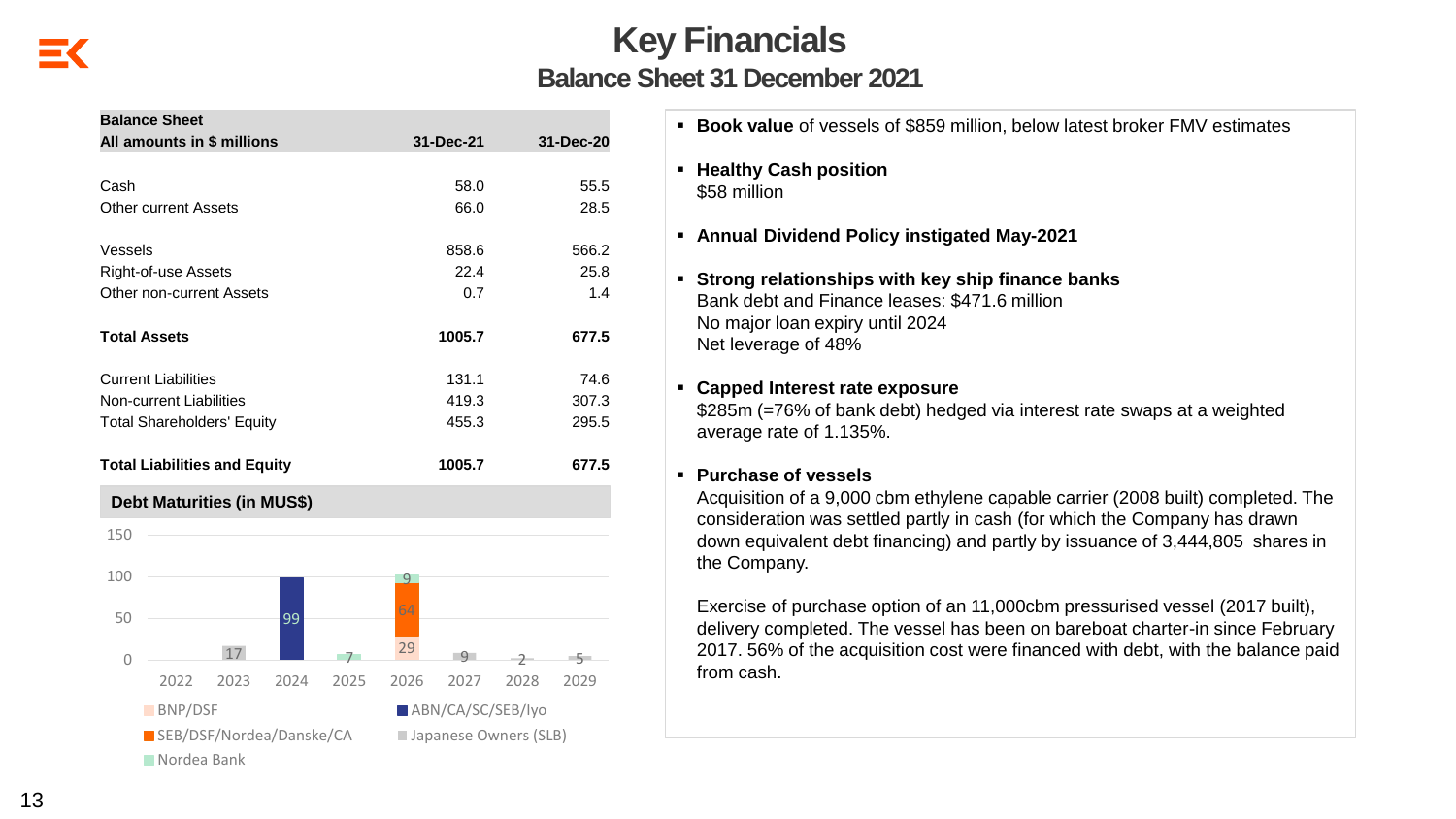#### **Summary and Outlook Profitable growth in a recovering market**

|                | Increasing fleet capacity, scale, and recovering market delivers an <b>improved</b><br>revenue stream within the LPG and petrochemical sectors                                  |
|----------------|---------------------------------------------------------------------------------------------------------------------------------------------------------------------------------|
| 2021 Summary   | Covid-19 impacting supply / demand balance, we operate globally, with <b>market</b><br>recovery ongoing.                                                                        |
|                | <b>Increased costs related to Covid-19 crew change, docking, and inflation.</b>                                                                                                 |
|                | FYE Net Profit of \$19.2 M, US\$0.4 M after non-recurring items                                                                                                                 |
|                | Healthy Cash position, and stable long-term financing.                                                                                                                          |
|                | Covid-19, Volatile Commodity pricing, with inflation, remain a concern, but<br>recovery is evident across our sector.                                                           |
| <b>Outlook</b> | Scrapping across our sector is offsetting some of the modest scheduled fleet<br>growth, as long as ordering stays balanced. 1.9% growth (before scrapping)<br>expected in 2022. |
|                | Access to dynamic, sustainable energy market driven by commodity supply<br>growth. 2022 global LPG seaborne trade growth forecast is positive, 3.8%.                            |
|                | Focus on IMO 2030 and IMO 2050, working to deliver decarbonisation,<br>including through shipping related projects for carbon capture and storage.                              |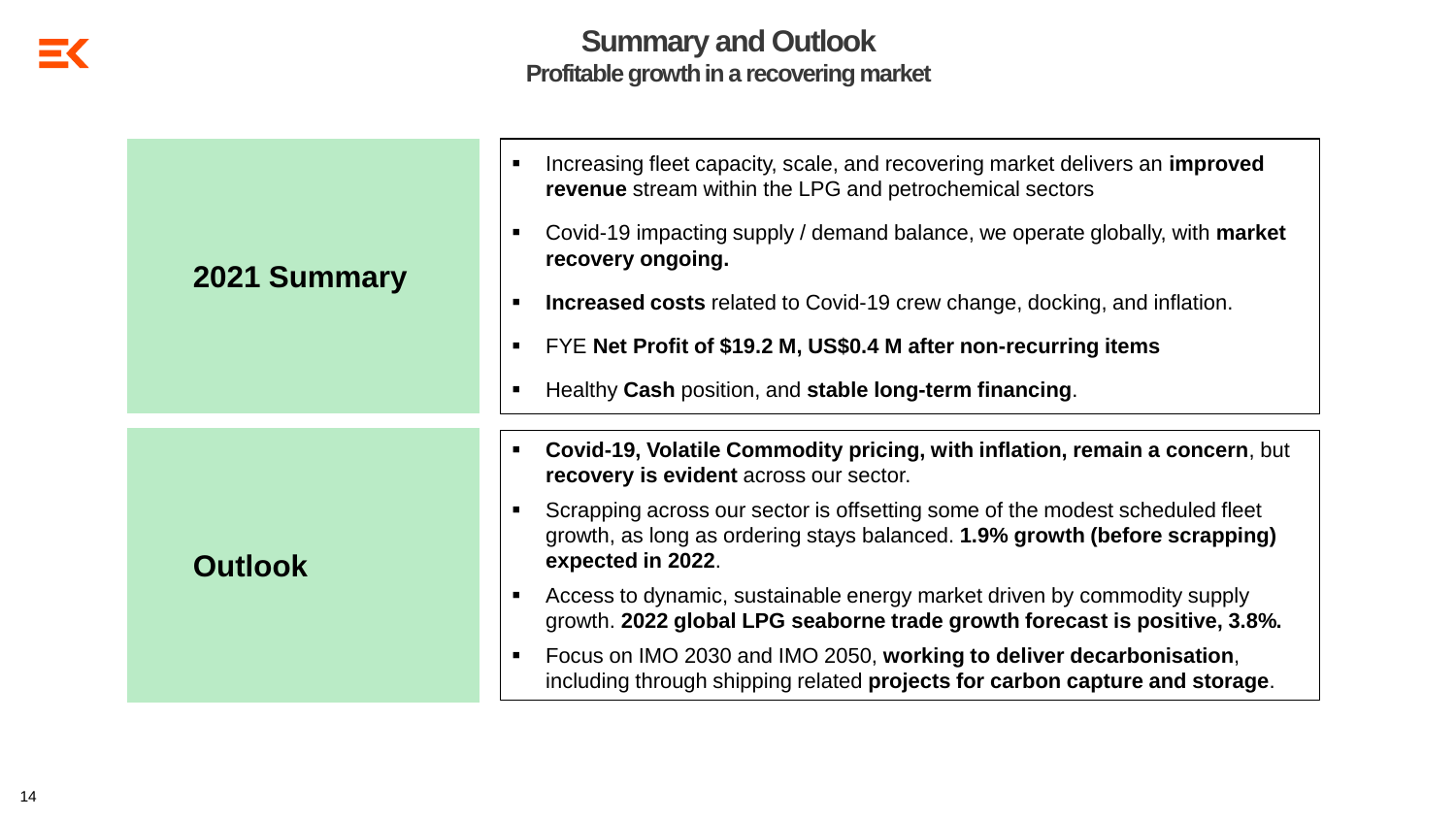#### **Fleet List**

#### **(as of 15th February 2022)**

|             | Pressurised            |              |            | Pressurised           |              | Pressurised   |                       |              | Ethylene       |                       | Semi-Refrigerated |               |                     |              |
|-------------|------------------------|--------------|------------|-----------------------|--------------|---------------|-----------------------|--------------|----------------|-----------------------|-------------------|---------------|---------------------|--------------|
|             | Cbm Vessel name        | <b>Built</b> | Cbm        | Vessel name           | <b>Built</b> | <b>Cbm</b>    | Vessel name           | <b>Built</b> | Cbm            | Vessel name           | <b>Built</b>      | Cbm           | Vessel name         | <b>Built</b> |
|             | Epic Caledonia         | 2014         |            | <b>Epic Bali</b>      | 2010         |               | Chelsea               | 2008         | dom            | Camilla Spirit        | 2010              | ε             | Scali del Teatro    | 2014         |
|             | Epic Curacao           | 2014         |            | Epic Borneo           | 2010         |               | <b>Epic Manhattan</b> | 2007         |                | Pan Spirit            | 2009              | 용             | Scali Sanlorenzo    | 2010         |
|             | Epic Cobrador          | 2009         |            | <b>Epic Barnes</b>    | 2002         |               | Epic Madeira          | 2006         | ဒို့           | Cathinka Spirit       | 2009              | $-4.9$        | Scali Reali         | 2010         |
| dem         | Epic Cordova           | 2009         |            | Epic Bermuda          | 2001         |               | Westminster           | 2011         | w              |                       |                   | ന             | Scali del Pontino   | 2011         |
|             | Inge Kosan             | 2011         |            | <b>Epic Bell</b>      | 2014         |               | Epic Salina           | 2017         |                |                       |                   |               |                     |              |
| $3 - 4,900$ | <b>Tracey Kosan</b>    | 2011         |            | <b>Epic Bird</b>      | 2014         | $rac{E}{2}$   | <b>Epic Samos</b>     | 2016         |                | Henrietta Kosan       | 2008              |               | <b>Tessa Kosan</b>  | 1999         |
|             | Monica Kosan           | 2011         |            | <b>Epic Baluan</b>    | 2017         | 2,000         | Epic Shikoku          | 2016         | dam            | <b>Isabella Kosan</b> | 2007              | cbm           | Tenna Kosan         | 1998         |
|             | <b>Emily Kosan</b>     | 2012         | 7-8,900cbm | <b>Epic Bonaire</b>   | 2016         |               | Epic Sentosa          | 2016         |                | Alexandra Kosan       | 2008              | o,            | Tilda Kosan         | 1999         |
|             | Linda Kosan            | 2011         |            | <b>Epic Borinquen</b> | 2016         | $\frac{1}{9}$ | <b>Epic Sicily</b>    | 2015         | $rac{60}{200}$ | Leonora Kosan         | 2009              | $\frac{6}{5}$ | Tanja Kosan         | 1999         |
|             | Helle Kosan            | 2010         |            | Epic Boracay          | 2009         |               | <b>Epic Susak</b>     | 2015         | စှဲ<br>N       | Helena Kosan          | 2007              |               | <b>Tristar Dana</b> | 2010         |
|             |                        |              |            | <b>Epic Bolivar</b>   | 2002         |               | Epic Susui            | 2015         |                | Victoria Kosan        | 2009              |               |                     |              |
|             | Epic St. Ivan          | 2015         |            | Epic Burano           | 2002         |               | Epic Sula             | 2015         |                | Sonoma Spirit         | 2003              |               |                     |              |
|             | Epic St. Agnes         | 2015         |            | Epic Beata            | 2011         |               | <b>Epic Sunter</b>    | 2015         |                |                       |                   |               |                     |              |
|             | Epic St. Croix         | 2014         |            | <b>Epic Breeze</b>    | 2020         |               | Epic Sardinia         | 2017         |                | <b>Bow Gallant</b>    | 2008              |               |                     |              |
| dem         | Epic St. Thomas        | 2014         |            |                       |              |               |                       |              |                | <b>Bow Gallant</b>    | 2008              |               |                     |              |
|             | Epic St. Vincent       | 2008         |            |                       |              |               |                       |              |                | Stina Kosan           | 2008              |               |                     |              |
| 5-6,900     | Epic St. Kitts         | 2008         |            | Ethylene, 21.         |              |               |                       |              | <b>Leg</b>     | Sophia Kosan          | 2008              |               |                     |              |
|             | Epic St. Lucia         | 2008         |            |                       |              |               |                       |              |                | Stella Kosan          | 2008              |               |                     |              |
|             | <b>Epic St. Martin</b> | 2008         |            |                       |              |               |                       |              | .000           | Kathrine Kosan        | 2008              |               |                     |              |
|             | Epic St. George        | 2007         |            |                       |              |               | Pressurised, 48       |              | -12,           | Kamilla Kosan         | 2008              |               |                     |              |
|             | <b>Epic Balta</b>      | 2000         |            |                       |              |               |                       |              | മ              | <b>JBU Schelde</b>    | 2008              |               |                     |              |
|             |                        |              |            | Semi Ref, 9           |              |               |                       |              | Napa Spirit    | 2003                  |                   |               |                     |              |
|             |                        |              |            |                       |              |               |                       |              |                | <b>Unikum Spirit</b>  | 2011              |               |                     |              |
|             |                        |              |            |                       |              |               |                       |              |                | <b>Vision Spirit</b>  | 2011              |               |                     |              |